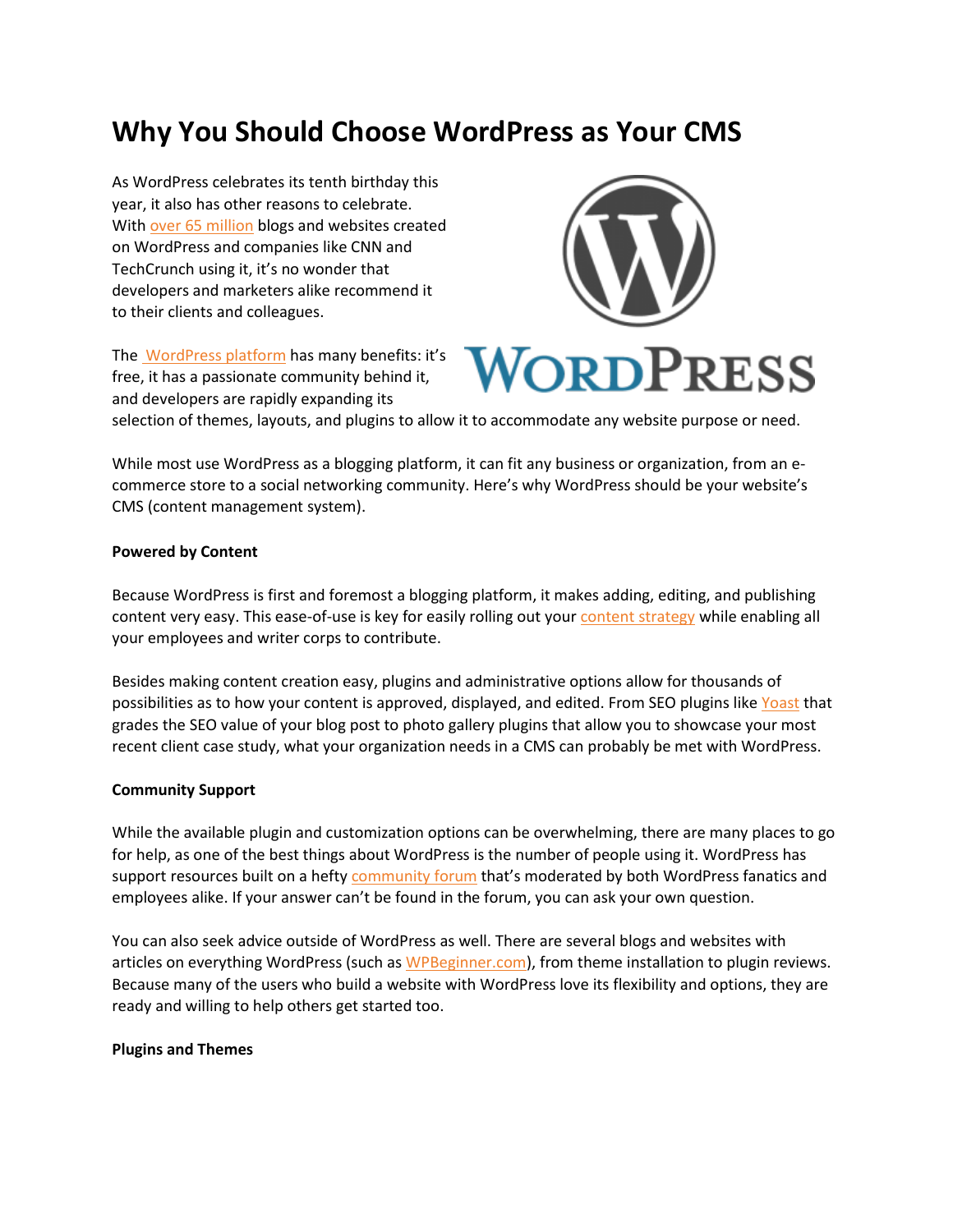WordPress has hundreds of thousands of functionality-augmenting plugins which are available both free and paid**.**Each theme (which is a design or layout for the front end of the CMS website) and plugin displayed in the WordPress gallery is accompanied by user reviews so you know how both will function when actually put into practice.

Besides checking out the reviews, you can also see when the plugin or theme was last updated. If it's been longer than a year, it may be worth trying something else, especially if WordPress has done a recent major update.

While there are a plethora of free themes and plugins, you'll need to do your research to make sure they all work together. Many major plugins, like **[BuddyPress](http://buddypress.org/)** (which is a complete social networking/community plugin) can only work with certain themes that have been built around it.

When it comes to company CMS platforms, it's usually worth the cost to invest in a unique or premium theme for your website. In addition, unique plugins that will enhance your employees' or users' experience using the CMS are usually worth the purchase.

#### **Access to Security**

Because WordPress is [currently](http://wp.smashingmagazine.com/2011/11/29/wordpress-cms-crown-drupal-joomla/) the largest website-building and blogging platform in the world, it is important to protect your content from spam attacks. WordPress sites are targeted mostly because there are so many of them (as any popular CMS platform can attest). Luckily, there are several options available for keeping your CMS secure.

Invest in a secure theme and consider utilizing a back-up service, like [VaultPress](http://vaultpress.com/) or another [security](http://www.stateofsearch.com/top-6-wordpress-backup-plugin-recommendations-for-2013/) [back-up](http://www.stateofsearch.com/top-6-wordpress-backup-plugin-recommendations-for-2013/) plugin. There are free and paid options, but be sure to read all the considerations and reviews before deciding on one. It's also helpful to do regular back-ups of your site to your local computer or a hard-drive, just in case. Again, because WordPress is used in such large numbers, the options to protect your content are endless.

## **Affordable Experts**

Numbers are also on your side when it comes to finding the best web developer or SEO consultant for your new CMS. There are many web developers who are experts with WordPress, which means you'll have an easier time finding one. Because of this, competition is fierce, and they may come cheaper than others who work with rare or proprietary CMS's. There are also plenty of design firms that specialize in building WordPress websites, which can lead to better service and greater breadth of knowledge about the platform.

Of course, after you build your website, you're going to need to market it, and that's where SEO comes in. WordPress is the CMS of choice for SEO professionals (including us here at AudienceBloom!), and most know how to work within WordPress. This is because WordPress has many SEO plugins that allow SEO professionals to provide a higher level of optimization, support, and customization.

Finally, while requirements vary in either case, design and SEO set-up often take less time than creating a complete CMS entirely from scratch.